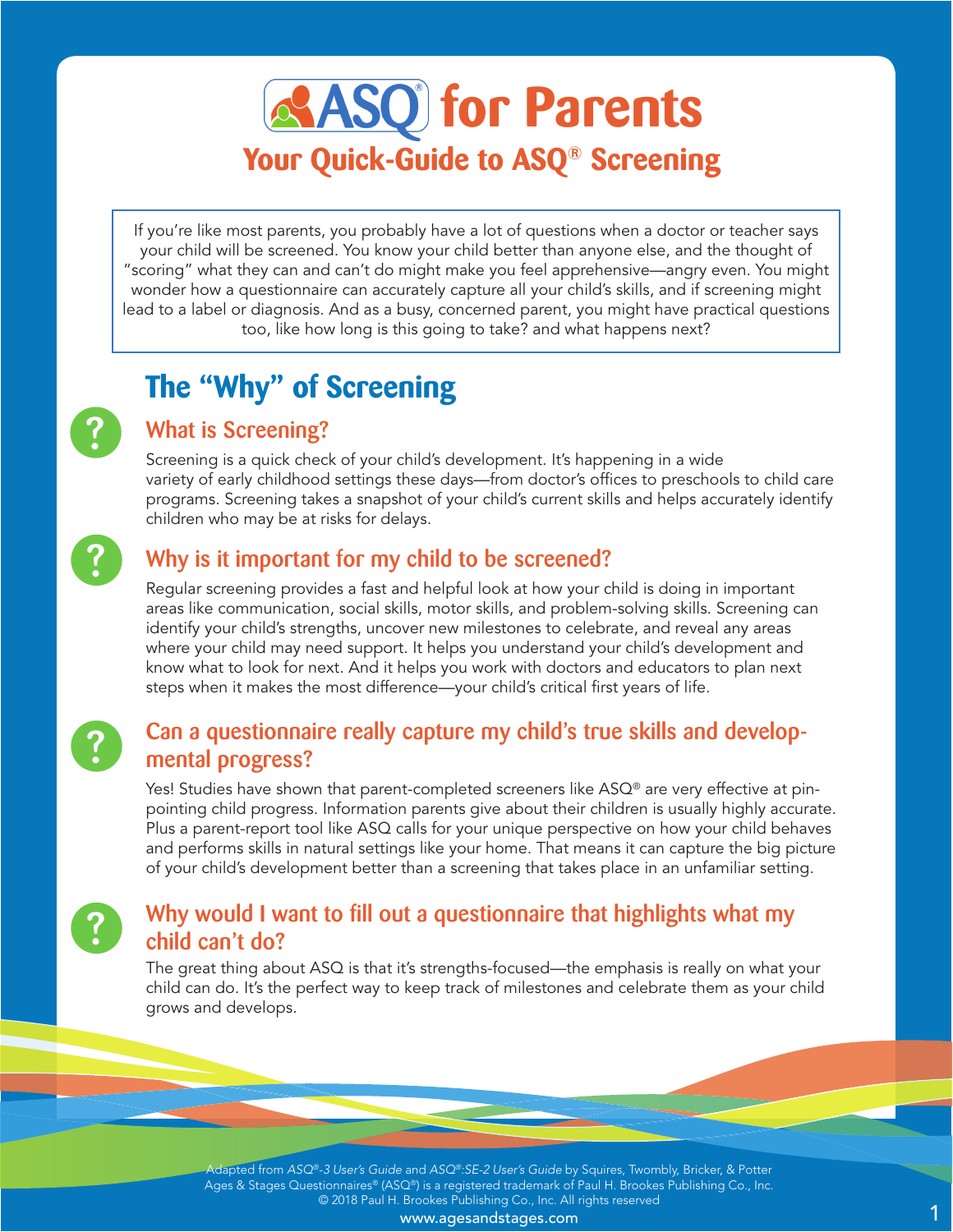# ?

## What if my child has a diagnosed disability? Will I still be asked to fill out an ASQ questionnaire?

As ASQ co-developer Jane Squires says: "The main point of screening is to catch children who may be at risk for disabilities…If children are already diagnosed with a disability, screening is redundant." So ideally, you won't be asked to fill out a questionnaire if your child has been diagnosed already. However, if your state's regulations require universal screening for all kids, talk to your healthcare or educational professional—they may need to seek clarification from the administrative office regarding the screening of children with disabilities. You may choose to fill out selected portions of the questionnaire that apply to your child, or you can decline consent for participating in screening.

?

## Can my child's teacher also fill out an ASQ questionnaire?

Yes, teachers or other providers who spend 15–20 hours per week with a child may also complete ASQ questionnaires. Since teachers spend so much time with your child and know them so well, their expertise and insights can be invaluable. After your child's teacher completes a questionnaire, it's helpful for them to share results with you and discuss any differences in skills or behaviors seen at school versus at home.

# ?

?

## **How ASQ Works**

#### What is ASQ, exactly?

The ASQ screeners are sets of valid, reliable, and age-appropriate questionnaires that are filled out by the true expert on your child—you! There are two screeners in the ASQ family:  $ASQ^0=3$ , which looks at key areas of early development, and  $\text{ASQ}^{\circ}$ : SE-2, which focuses on socialemotional development.

## Tell me more about ASQ-3

ASQ-3 is a set of simple questionnaires trusted for more than 20 years to check child development. There are 21 ASQ-3 questionnaires for use with children from 1 month to 5½ years old (one questionnaire for each age range). Here are the five important areas of development that each questionnaire looks at:

- **1. Communication:** Your child's language skills, both what your child understands and what he or she can say.
- 2. Gross Motor: How your child uses their arms and legs and other large muscles for sitting, crawling, walking, running, and other activities.
- **3. Fine Motor:** Your child's hand and finger movement and coordination.
- 4. Problem Solving: How your child plays with toys and solves problems.
- **5. Personal-Social:** Your child's self-help skills and interactions with others.

The "Overall" section asks you open-ended questions about your child's development and lets you weigh in with any concerns you may have.

Adapted from *ASQ®-3 User's Guide* and *ASQ®:SE-2 User's Guide* by Squires, Twombly, Bricker, & Potter Ages & Stages Questionnaires® (ASQ®) is a registered trademark of Paul H. Brookes Publishing Co., Inc. © 2018 Paul H. Brookes Publishing Co., Inc. All rights reserved

www.agesandstages.com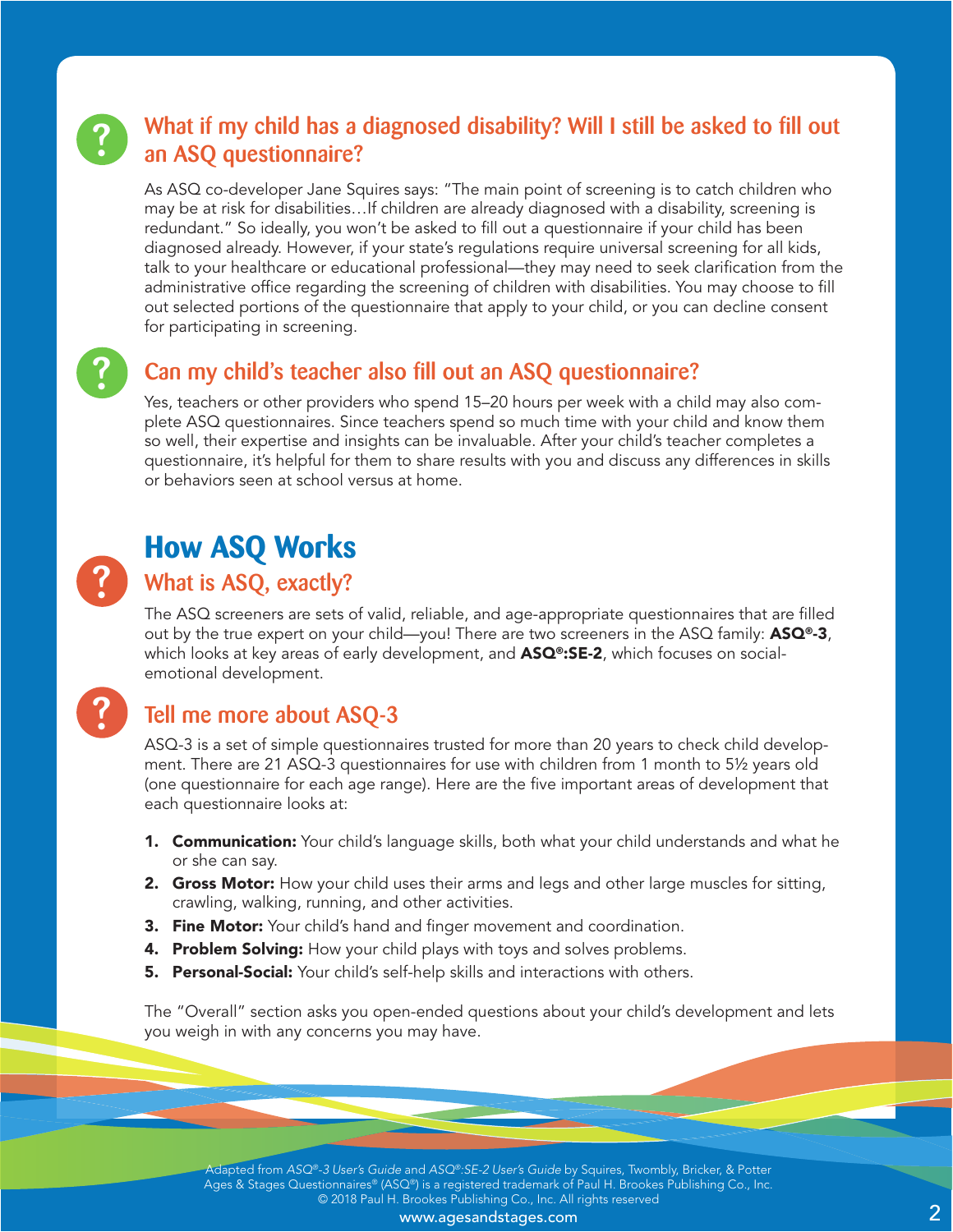

## Tell me more about ASQ:SE-2

ASQ:SE-2 is a set of questionnaires with a deep, exclusive focus on social-emotional development. There are 9 ASQ:SE-2 questionnaires for use with children from 1 month to 6 years old. Here are the seven important areas of development that each questionnaire looks at:

- 1. Autonomy: Your child's ability or willingness to self-initiate or respond without guidance (moving to independence).
- 2. Compliance: Your child's ability or willingness to conform to the direction of others and follow rules.
- **3. Adaptive Functioning:** Your child's success or ability to cope with bodily needs (sleeping, eating, toileting, safety).
- 4. Self-Regulation: Your child's ability or willingness to calm or settle down or adjust to physiological or environmental conditions or stimulations.
- **5. Affect:** Your child's ability or willingness to demonstrate their own feelings and empathy for others.
- **6. Interaction:** Your child's ability or willingness to respond to or initiate social responses with parents, other adults, and peers.
- 7. Social-Communication: Your child's ability or willingness to interact with others by responding or initiating verbal or nonverbal signals to indicate interests, needs, or feelings.

The "Overall" section asks open-ended questions about your child's social-emotional development and lets you weigh in with any concerns.

## How long does an ASQ questionnaire take?

You'll only need 10–15 minutes to fill out an ASQ-3 or ASQ:SE-2 questionnaire. It's that quick and easy!



?

#### How does it work?

- You'll receive an ASQ questionnaire from your child's healthcare provider or early childhood educator. They might send it to you in the mail, give you access to a secure website where you can fill it out, or give you the questionnaire during an in-person visit.
- You'll answer each question based on what your child is able to do now. Your answers help show your child's strengths and areas where they may need practice or support.
- After you complete the ASQ questionnaire, just return it to your child's healthcare or education professional. They'll score the questionnaire, share the results with you, and discuss any follow-up steps.

Adapted from *ASQ®-3 User's Guide* and *ASQ®:SE-2 User's Guide* by Squires, Twombly, Bricker, & Potter Ages & Stages Questionnaires® (ASQ®) is a registered trademark of Paul H. Brookes Publishing Co., Inc. © 2018 Paul H. Brookes Publishing Co., Inc. All rights reserved

www.agesandstages.com